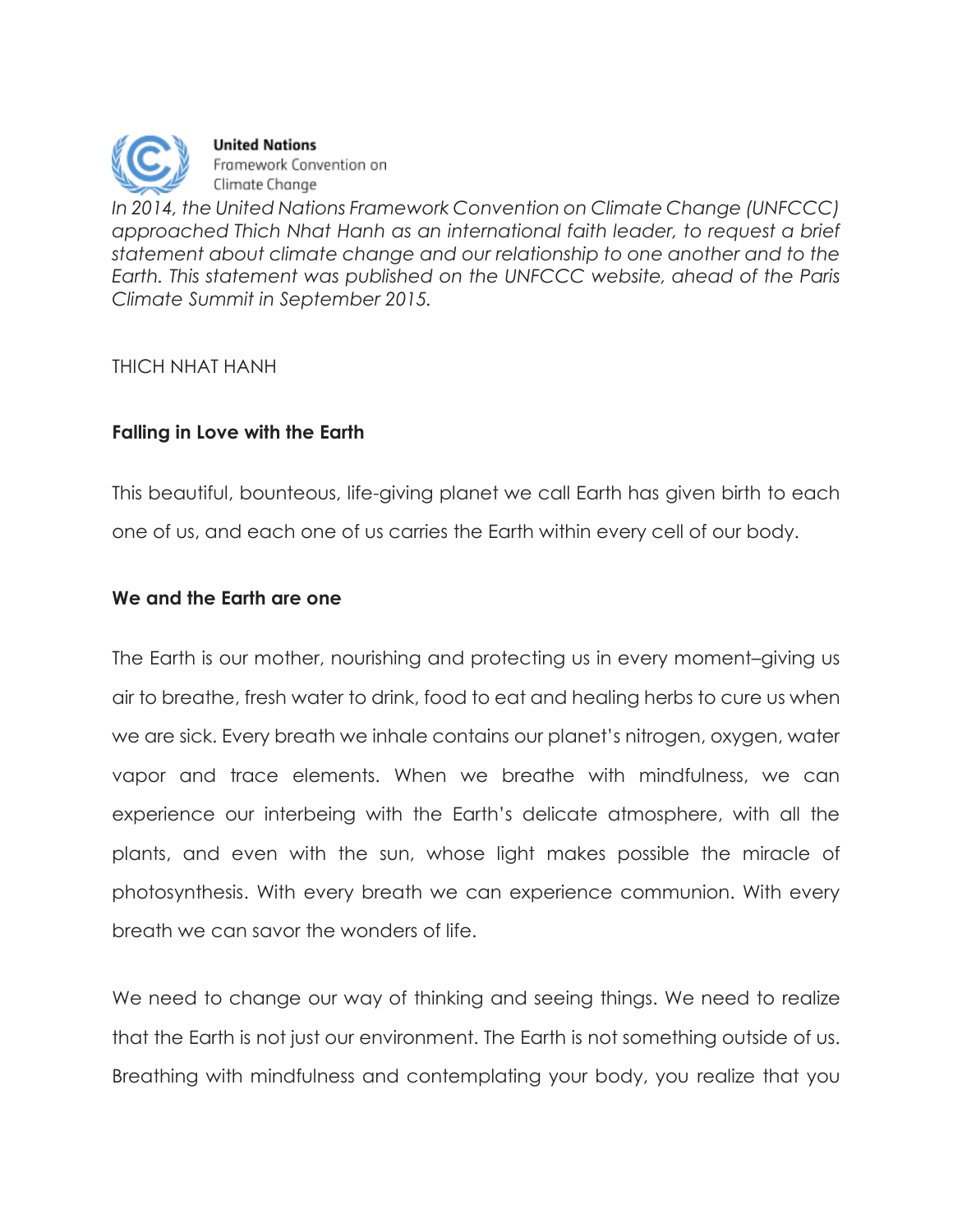are the Earth. You realize that your consciousness is also the consciousness of the Earth. Look around you–what you see is not your environment, it is you.

#### **Great Mother Earth**

Whatever nationality or culture we belong to, whatever religion we follow, whether we're Buddhists, Christians, Muslims, Jews, or atheists, we can all see that the Earth is not inert matter. She is a great being, who has herself given birth to many other great beings–including buddhas and bodhisattvas, prophets and saints, sons and daughters of God and humankind. The Earth is a loving mother, nurturing and protecting all peoples and all species without discrimination.

When you realize the Earth is so much more than simply your environment, you'll be moved to protect her in the same way as you would yourself. This is the kind of awareness, the kind of awakening that we need, and the future of the planet depends on whether we're able to cultivate this insight or not. The Earth and all species on Earth are in real danger. Yet if we can develop a deep relationship with the Earth, we'll have enough love, strength and awakening in order to change our way of life.

#### **Falling in love**

We can all experience a feeling of deep admiration and love when we see the great harmony, elegance and beauty of the Earth. A simple branch of cherry blossom, the shell of a snail or the wing of a bat – all bear witness to the Earth's masterful creativity. Every advance in our scientific understanding deepens our admiration and love for this wondrous planet. When we can truly see and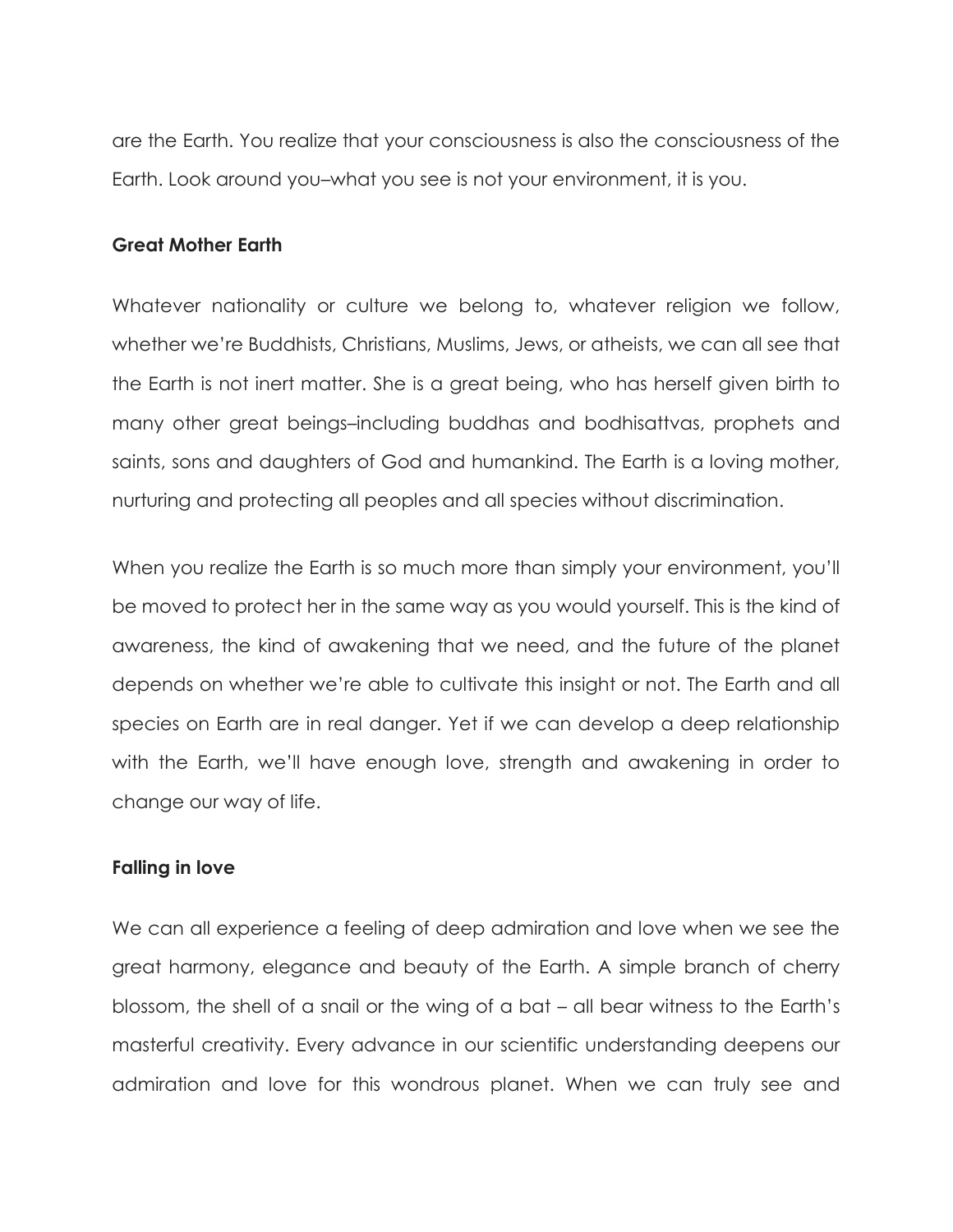understand the Earth, love is born in our hearts. We feel connected. That is the meaning of love: to be at one.

Only when we've truly fallen back in love with the Earth will our actions spring from reverence and the insight of our interconnectedness. Yet many of us have become alienated from the Earth. We are lost, isolated and lonely. We work too hard, our lives are too busy, and we are restless and distracted, losing ourselves in consumption. But the Earth is always there for us, offering us everything we need for our nourishment and healing: the miraculous grain of corn, the refreshing stream, the fragrant forest, the majestic snow-capped mountain peak, and the joyful birdsong at dawn.

#### **True Happiness is made of love**

Many of us think we need more money, more power or more status before we can be happy. We're so busy spending our lives chasing after money, power and status that we ignore all the conditions for happiness already available. At the same time, we lose ourselves in buying and consuming things we don't need, putting a heavy strain on both our bodies and the planet. Yet much of what we drink, eat, watch, read or listen to, is toxic, polluting our bodies and minds with violence, anger, fear and despair.

As well as the carbon dioxide pollution of our physical environment, we can speak of the spiritual pollution of our human environment: the toxic and destructive atmosphere we're creating with our way of consuming. We need to consume in such a way that truly sustains our peace and happiness. Only when we're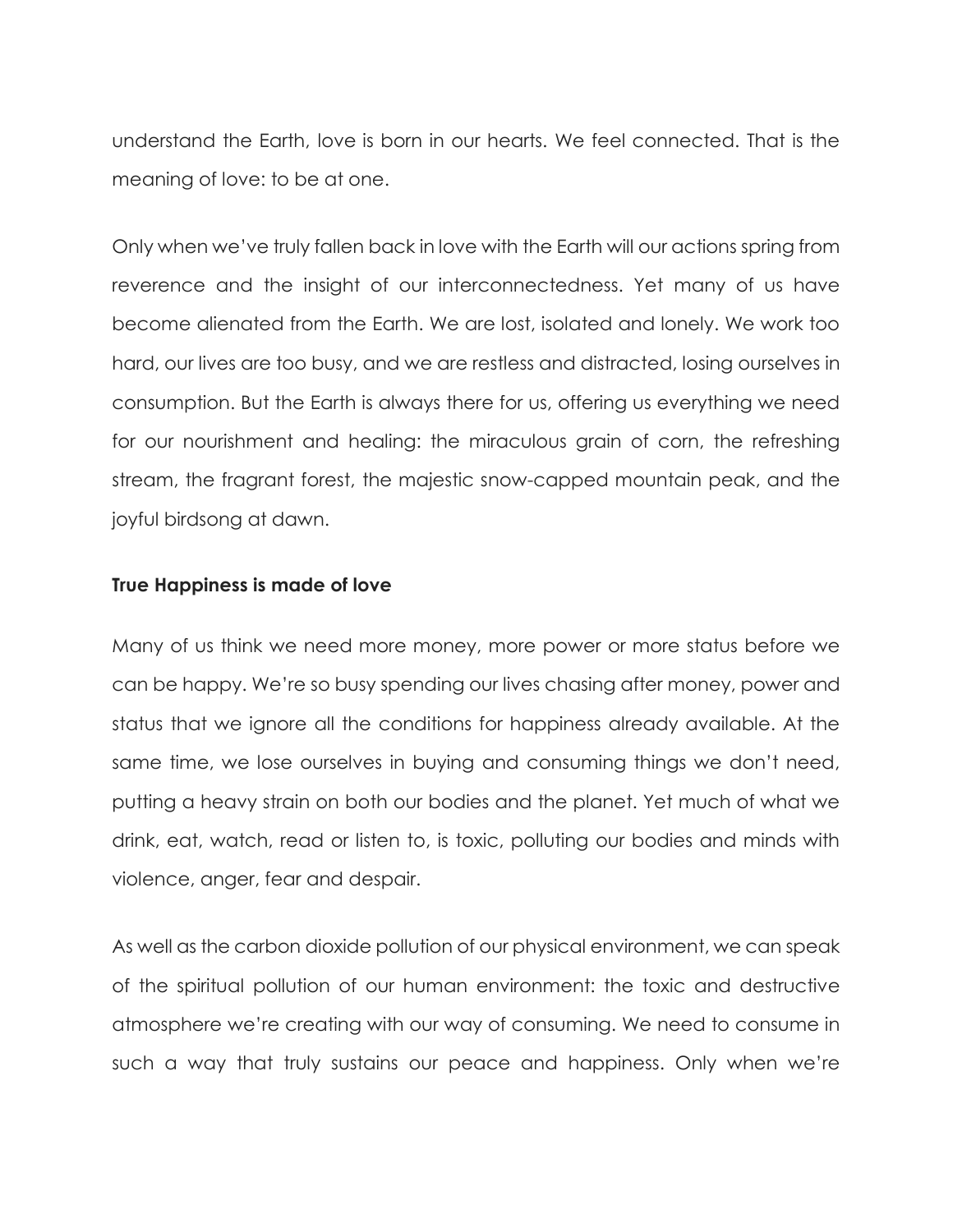sustainable as humans will our civilization become sustainable. It is possible to be happy in the here and the now.

We don't need to consume a lot to be happy; in fact we can live very simply. With mindfulness, any moment can become a happy moment. Savoring one simple breath, taking a moment to stop and contemplate the bright blue sky, or to fully enjoy the presence of a loved one, can be more than enough to make us happy. Each one of us needs to come back to reconnect with ourselves, with our loved ones and with the Earth. It's not money, power or consuming that can make us happy, but having love and understanding in our heart.

### **The bread in your hand is the body of the cosmos**

We need to consume in such a way that keeps our compassion alive. And yet many of us consume in a way that is very violent. Forests are cut down to raise cattle for beef, or to grow grain for liquor, while millions in the world are dying of starvation. Reducing the amount of meat we eat and alcohol we consume by 50% is a true act of love for ourselves, for the Earth and for one another. Eating with compassion can already help transform the situation our planet is facing, and restore balance to ourselves and the Earth.

# **Nothing is more important than brotherhood and sisterhood**

There's a revolution that needs to happen and it starts from inside each one of us. We need to wake up and fall in love with Earth. We've been homo sapiens for a long time. Now it's time to become homo conscious. Our love and admiration for the Earth has the power to unite us and remove all boundaries, separation and